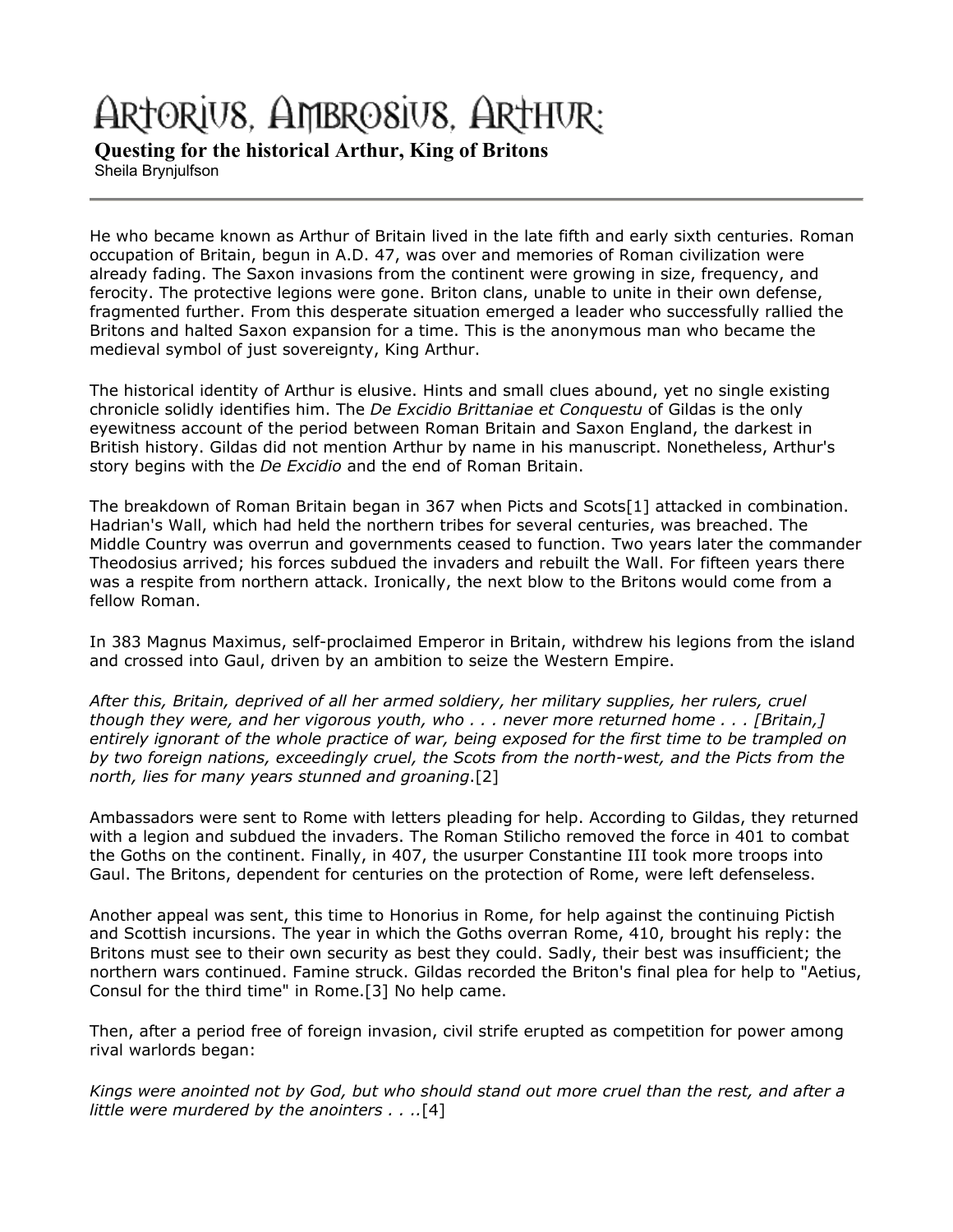One, in later accounts called Vortigern, emerged supreme.

Britain's "old enemies," the Picts and the Scots, who had been checked for a time, suddenly launched another fierce attack. Then came the plague. The manpower shortage which gave priority to fighting the Picts left the dead unburied. The invasion threatened to overwhelm them; Vortigern was forced to hire assistance. Gildas told how "the proud tyrant" enlisted the Saxon mercenary forces of two Saxon brothers against the northern raiders:[5]

*A council was convened, to decide upon the best and soundest means of withstanding the frequent brutal invasions and raids of the aforesaid peoples. All the members of the council, and the proud tyrant, were struck blind . . .. To hold back the northern peoples, they introduced into the island the vile unspeakable Saxons, hated of God and man alike.*[6]

In return for their services, Vortigern gave the Saxons the island of Thanet and goods to support their settlements.[7] Later, reinforcements were imported. The alliance held until the Saxons increased their demand for supplies. When Vortigern would not pay, the Saxons mutinied. They stormed the island, burning towns and cities. Many Britons died; others fled across the Channel to Brittany or were enslaved. Another group retreated to the mountains and dense forests; among these survivors was Ambrosius Aurelianus.[8]

A descendant of a Roman family, Ambrosius organized a coalition of former supporters of the Empire to resist the Saxons.

*Thenceforward, sometimes our citizens and sometimes the enemy had the best of it, until the year of the siege of the Mons Badonicus, almost the last and not the least slaughter of the villains . . ..*[9]

The Venerable Bede wrote a history of England *circa* 731. He told the same story as Gildas, but with a small difference. The "proud tyrant" became King Vortigern and the Saxon brothers became Hengest and Horsa. Bede described the siege of Mount Badon but he, like Gildas, did not mention Arthur. In fact, Arthur did not appear in recorded history until *circa* 796 in a compilation by the monk Nennius, called the *Historia Brittonum*. In it, not only was Arthur *dux bellorum* over the British kings at Mount Badon (Mons Badonicus), but the siege itself was also the capstone conflict of eleven previous battles led by Arthur.

The written evidence begs the question: what reason is there to believe that Arthur was present at Badon, if the two earliest British histories did not see fit to mention him? Three arguments justify a continuing investigation. First, no other individual's name had previously been attached to the siege of Badon.

Second, tales of Arthur from the *Vitae*, or Lives, of the Saints Cadoc, Carannog, Gildas (the same), and Padarn, all dating from the twelfth century or later, portray Arthur negatively. In the *Vitae* he is a sort of military despot who tried to plunder the property of Welsh monasteries.[10] Arthur, for whatever reason, aroused hostility in the only group of people who wrote. The result may have been the omission of his name from clerical histories for three hundred years.[11]

Third, the nature of Nennius's history makes his identification of Arthur with Badon plausible. The *Historia Brittonum* is a strange and disconnected collection. In his preface to the work, Nennius admitted

*I have heaped together all I have found in Roman annals and in the chronicles of the holy fathers, that is Jerome, Eusebius, Isidore and Prosper, and of the Scots and Saxons, and from ancient tradition.*[12]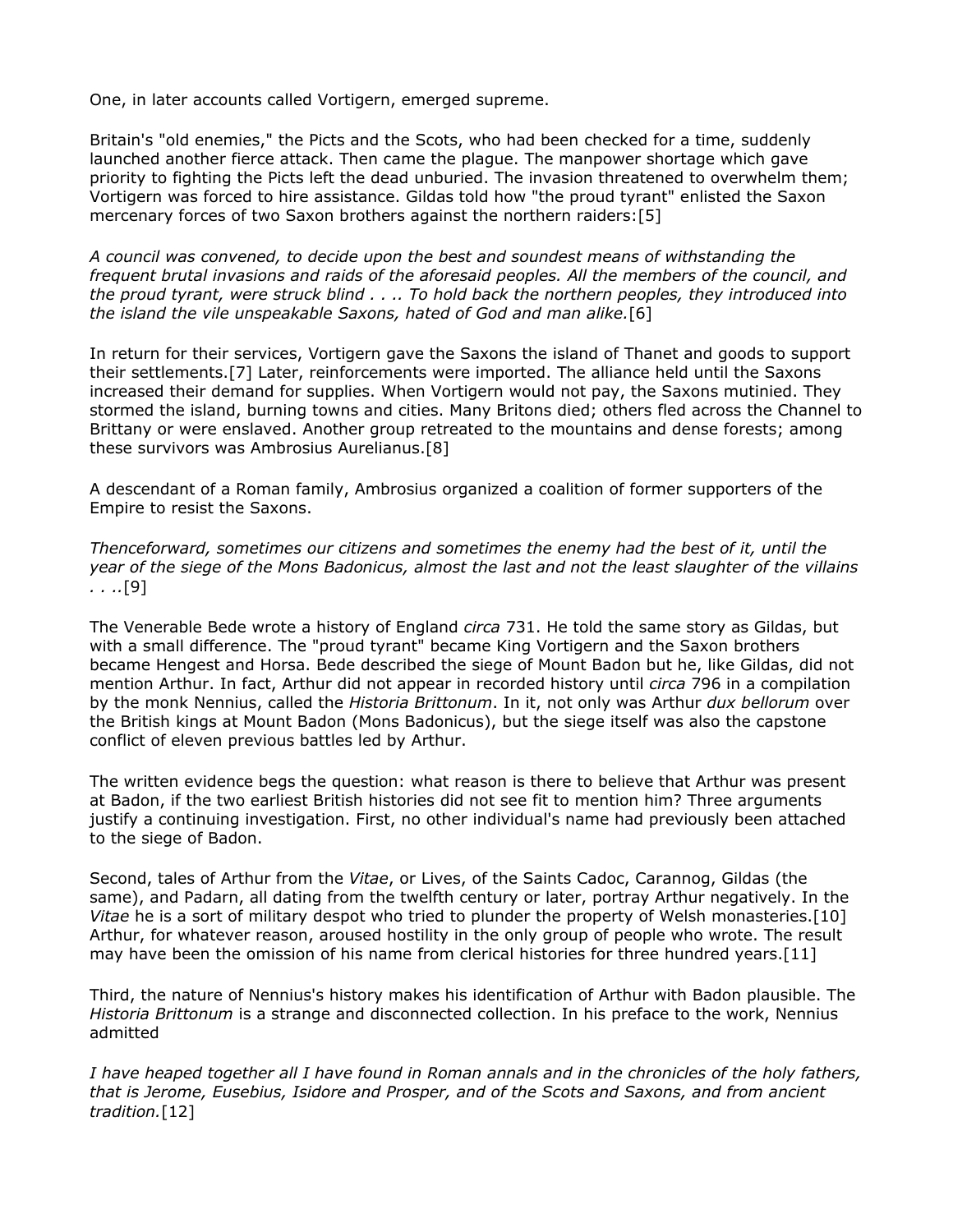Nennius strung his material together in rough chronological order without bothering to reconcile inconsistencies between sections of his work. His claim that he worked from both British and Saxon sources is evident in his two versions of the Vortigern story. In one, Vortigern invited Hengest and Horsa to Britain; in the other, the Saxons came as exiles.[13] The very awkwardness of his handling of the material suggests a variety of sources and minimal manipulation of them.

If Badon was considered an important event, then why didn't Gildas mention the victorious general? Maybe he did. Since Ambrosius is the only person Gildas did name, perhaps he was the commander at Badon.

To test this theory, approximate dates must be established. Gildas's chronology was loose, almost non-existent. Dating the siege of Badon hangs on one ambiguous passage in the De Excidio:

*. . . the year of the siege of the Mons Badonicus . . . a year which as I know is the forty-fourth after one month elapsed which is also that of my birth.*[14]

Several interpretations of this passage exist. Bede understood it to mean that the siege of Badon occurred forty-four years and one month after the *adventus Saxonum* (the arrival of the Saxons in Britain), that is, 493. This does not follow from existing manuscripts of Gildas, all of which postdate Bede by several centuries. Scribal errors may have corrupted later manuscripts, but upon this one can only speculate.

Contemporary opinion on the date of Badon is split. One interpretation measures from Ambrosius's rise to power, about which Gildas had been speaking in the previous chapter.[15] This places Badon between 499 and 511, depending on which date is used for Ambrosius. Another theory, a variation on Bede's reading of Gildas, dates Badon between 516 and 518.[16] A third opinion is that Gildas meant he was born in the year of the siege, forty-four years and one month before he wrote. The *De Excidio* was written between 540 and 547, which dates Badon around 500.[17] This last interpretation, plus or minus a year, is the most widely accepted date.

Badon therefore occurred between 499 and 518. Ambrosius probably came to power between 455 and 467.[18] Assuming he was at least twenty years old at the time of his ascent, he would have been between fifty-two and eighty-three at the time of Badon.[19] Given the latest date for Ambrosius (455), the earliest date for the siege (499), and the youngest starting age for Ambrosius, it is possible though not probable that he was the general at Badon.

Regardless of the identity of the anonymous victor of Badon, Gildas's silence must be explained. The content of the *De Excidio* shows that it was not Gildas's main purpose to write history. The *De Excidio* was rather a denunciation of the British people for their sins and an exhortation for them to repent.[20] The history contained in the *De Excidio* was, for Gildas's purpose, only an introduction to the condemnation which followed. He did not write for posterity. He wrote to the people of his day. If this is so, perhaps there was no need to name the victor at Badon. When Gildas wrote, it was probably common knowledge.

It seems at first that Bede, the respected historian and scholar, should have named Arthur if he had indeed led the siege of Badon. After all, Bede did provide the names of Vortigern, Hengest, and Horsa. Perhaps it was his own meticulous scholarship which prevented him. Bede's account of fifth century Britain is paraphrased from Gildas, with few additions.[21] Though he did not name them, Gildas did describe the individuals whom Bede called Vortigern, Hengest, and Horsa. Gildas did not, on the other hand, ascribe the siege of Badon to any particular individual, named or unnamed. Gildas's omission became Bede's omission. Unlike the lesser historian Nennius, Bede may not have seen fit to include the "ancient tradition" of Arthur, which probably consisted of oral and bardic accounts, in his academically correct history.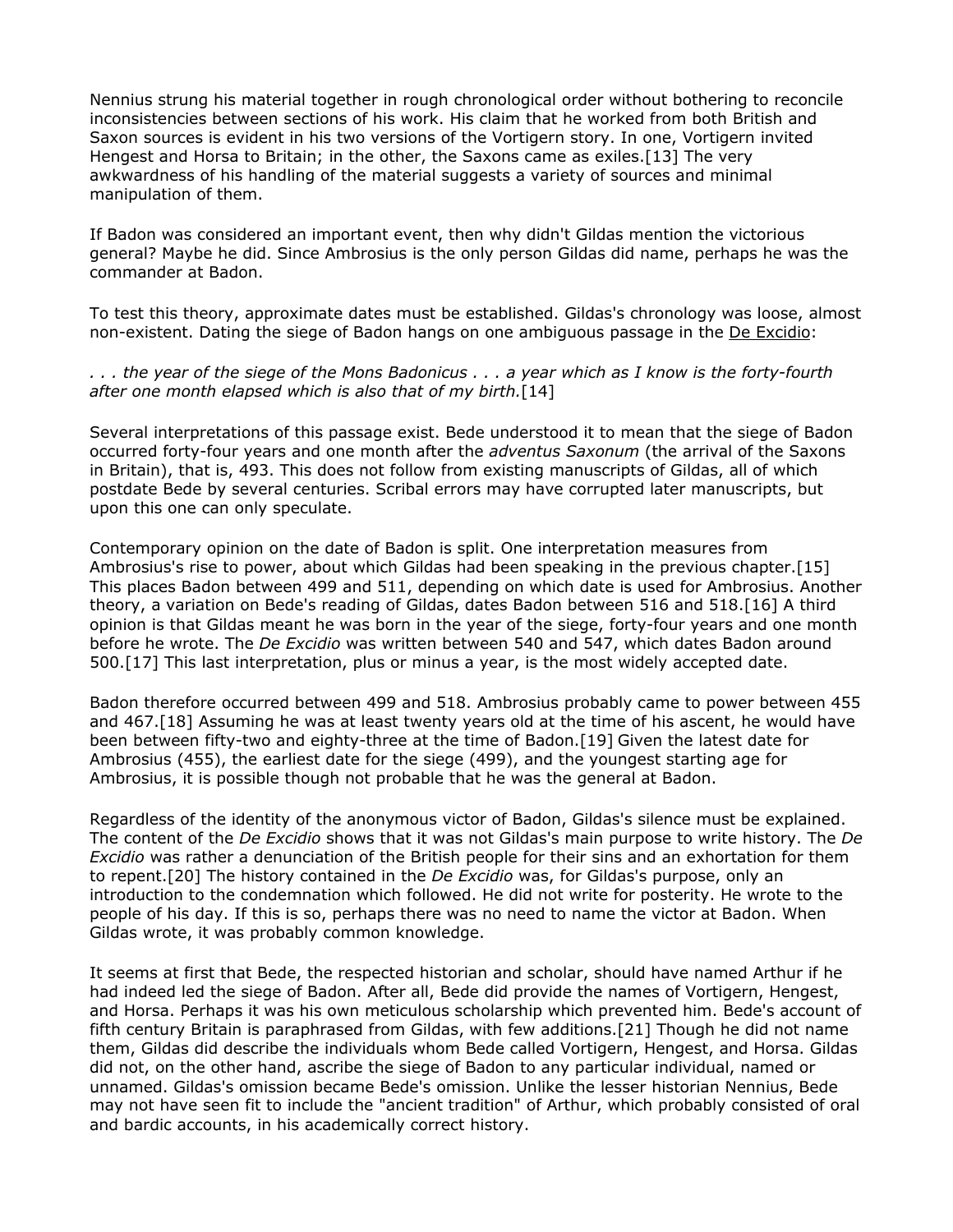A third possibility is that the siege of Badon was not considered important enough to detail. It was not recorded by Saxon chroniclers as such.[22] Yet it was the only conflict named by Gildas, suggesting that it was at least important to him, a Briton. Assuming, then, that Arthur may have been the British commander at Badon, the twelve battles outlined in the *Historia Brittonum* should be explored. According to Nennius,

*Then Arthur fought against those men in those days with the kings of the Britons, but he was the leader of battles. The first battle was in the mouth of the river which is called Glein. The second and third and fourth and fifth on [sic] another river which is called Dubglas and is in the region Linnuis. The sixth battle on [sic] the river which is called Bassas. The seventh battle was in the forest of Celidon, that is Cat Coit Celidon. The eighth battle was at the fort of Guinnion, in which Arthur carried the image of the blessed Mary . . .. The ninth battle was fought in the city of the*  Legion. He fought the tenth battle on the shore of the river called Tribruit. The eleventh battle *was fought on the mountain called Agned. The twelfth battle was at Badon Hill . . ..*[23]

Scholarly speculation is divided on the locations of the battlesites. Identifications which seem obvious indicate a campaign which spanned the Isle of Britain, from the southwest (Badon) to the northeast (Celidon Forest); this raises two questions. First, could one man have traversed the distance between twelve far-flung battlesites within reasonable chronological parameters? Second, what was Arthur doing as far north as Scotland? There is no evidence from the sixth century to suggest that Saxon settlement had expanded further north than the southern onequarter of the island.

The site of Mount Badon is unknown, despite the efforts of researchers. Badon is traditionally associated with Bath because of the similarity of the names, though there is no solid evidence to support the assumption. The *Annales Cambriae*, which dated Badon at 516, also listed a *bellum Badonis secundo*, a second battle of Badon, in 665. If this meant a retaking of Badon, then the search for Badon should be in an area the Saxons had reached by 516 but had not conquered by 665.[24] The county of Dorset on the south central coast of the island is the most likely candidate. The Saxons were at its borders at the beginning of the sixth century, but the British held it until *circa* 658-710.[25] Two British hill forts in Dorsetshire merit attention, those at Badbury and Banbury. Badbury is tempting; rings of defensive earthworks surround the site. The name, with its "Bad-" prefix, strengthens the identification.[26] Another possible site in Dorset is Banbury, which also has earthen defenses and a hill fort. Neither of these sites has been excavated. The specific location of Badon remains speculatory.

Applying linguistics, geography, and philology to the names from the list of battles, a coherent campaign has been reconstructed by W. G. Collingwood.[27] He assumed that all sites should be located in Sussex in southeast Britain, the county west of Kent, where the Saxons were settled. Collingwood proposed that the first battle at the mouth of River Glein was on the River Glynde in Sussex.[28] The Glynde, though, does not actually have a mouth; it flows not into the sea, but into another river, the Ouse. In its favor, the area described is a natural pass from Kent to Sussex.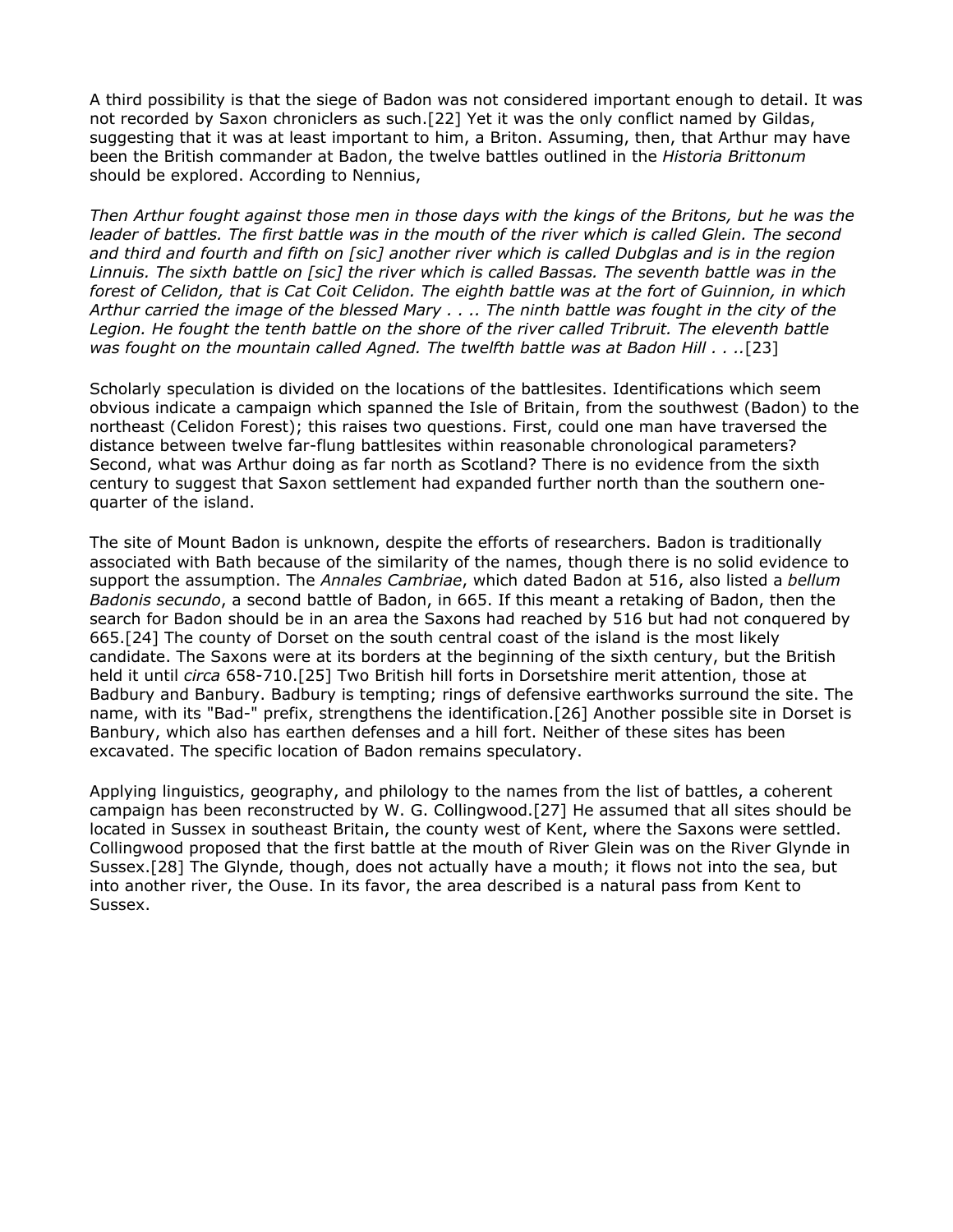

Locating the second through fifth battles is either a problem or a blessing, depending on how vague or specific one wants to be. "Dubglas," which means "dark stream" or "black water," was a fairly common river name. Collingwood identified the Dubglas with a branch of the Medway River, the Kent, which as late as 1288 was called "le Black." Accounting for the connection of the region of Linnuis to the site, he claimed that it derived from the district of East Rothbury, again in Sussex, which in 697 was called Liminea. After a repulse at the Glynde, Collingwood suggested that the Kentish Saxons would next try to force their way west through this area.[29]

On the location of the sixth battle on the River Bassas, Collingwood did not speculate.[30] As to the seventh, traditionally placed in the Caledonian Wood in Scotland, Collingwood asserted that "Celidon" was a generic term applied to forests in Britain.[31] The Weald, a dense wood spanning Kent and Sussex through which a Roman road ran, was Collingwood's site of choice. He supposed the Saxons would next attack Chichester.[32]

The battle of the fort of "Guinnion" is interpreted by Collingwood as a translation of the Welsh "Caer Gwent." However, he dismissed the obvious choices, Caerwent or Caerleon,[33] as being too far west. Caer Gwent suggested to him a Roman town called "Venta-something," which he found in Venta Belagarum, today called Winchester.[34]

The ninth battle, in the City of the Legion, Collingwood put at Porchester. He based this on an entry in the *Anglo-Saxon Chronicle* which described a Saxon landing at Portsmouth. Porchester (Roman Portus Adurni) was home to a Roman fort, though no legion was actually stationed there. Collingwood's interpretation assumed that the centuries had expanded its importance in the memory of the people to legionary status.[35]

Tribruit, the tenth, recorded in some Nennian manuscripts as Trat Trevroit, was broken down by Collingwood as follows:

> *traeth* = Welsh for "tidal estuary;" *tri* = "three," or perhaps "crossing." *brit/brute/briw* = "rushing," as a river;

With admittedly weak evidence, he concluded that Tribruit may have meant the triple estuary of Chichester harbor with the tide running.[36]

Mount Agned, or Bregion, also gave Collingwood problems. Resorting again to the theory of generic terminology, he proposed that "Bregion" meant "of the hills," and suggested vaguely that it was somewhere in Sussex. On Badon, the twelfth and most important, Collingwood had no new insights, though he rejected the predominant opinion that it was at Bath or the Badbury Rings. Though inconclusive, Collingwood's thesis fits neatly with the assumption that Arthur's twelve battles were fought against Saxons.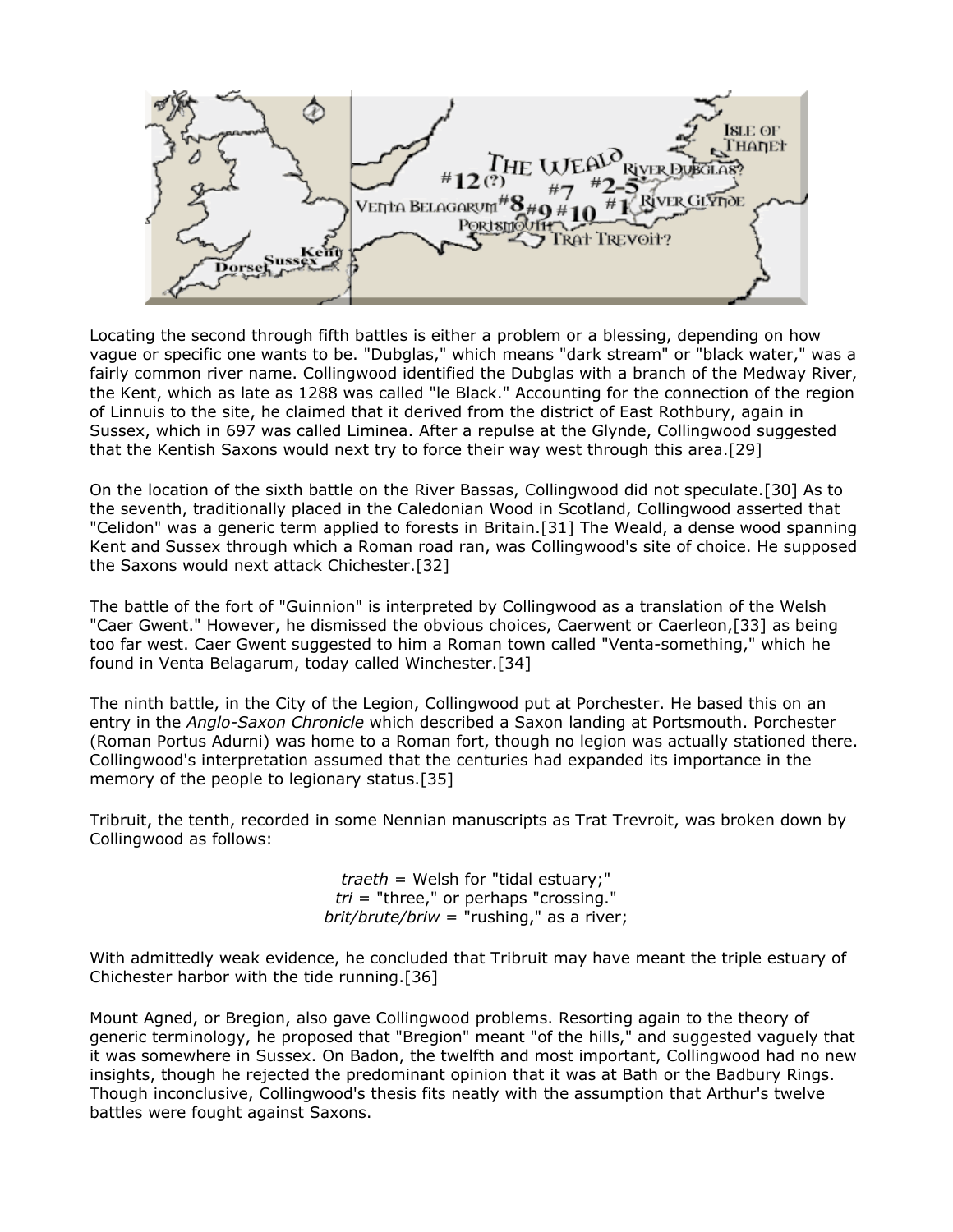

Arguments for northern sites are more obvious. River Glein is commonly associated with the Glen in Northumberland. The location of battles two through five, on the Dubglas, describes many areas in Britain, and the sixth, on River Bassas, is still unidentified. The seventh is usually placed in the Caledonian Forest in Scotland and the eighth, Fort Guinnion, at Vinovia near the Antonine Wall, also in Scotland. Chester is equated with the City of the Legion of the ninth battle. The River Tribruit is put near the Firth of Forth, based on a reference in an ancient Welsh poem to "Tryvrwyd."[37]

Agned, called Bregion in the Vatican manuscript, is assigned to the present day location of Edinburgh Castle.[38] So far so good, but the problem with a set of predominantly northern sites is that it leaves Badon unexplained. All indicators, though they are few, suggest that Badon was fought against Saxons and the Saxons were in the extreme southern part of the island.

One scrap of written evidence supports several of the northern sites. A body of work known collectively as the Four Ancient Books contains collections of short items arranged in threes, called the Welsh Triads. The Triads' origins were in the bardic tradition, probably mnemonic devices used to train apprentices. The function of the bard was to preserve the deeds of his sponsor and his ancestors, and to keep genealogies.[39]

There is general agreement among scholars that the Triads do contain a core of authentic material, though they cannot be cited as hard historical evidence. No surviving manuscripts of the Four Books date before the twelfth century.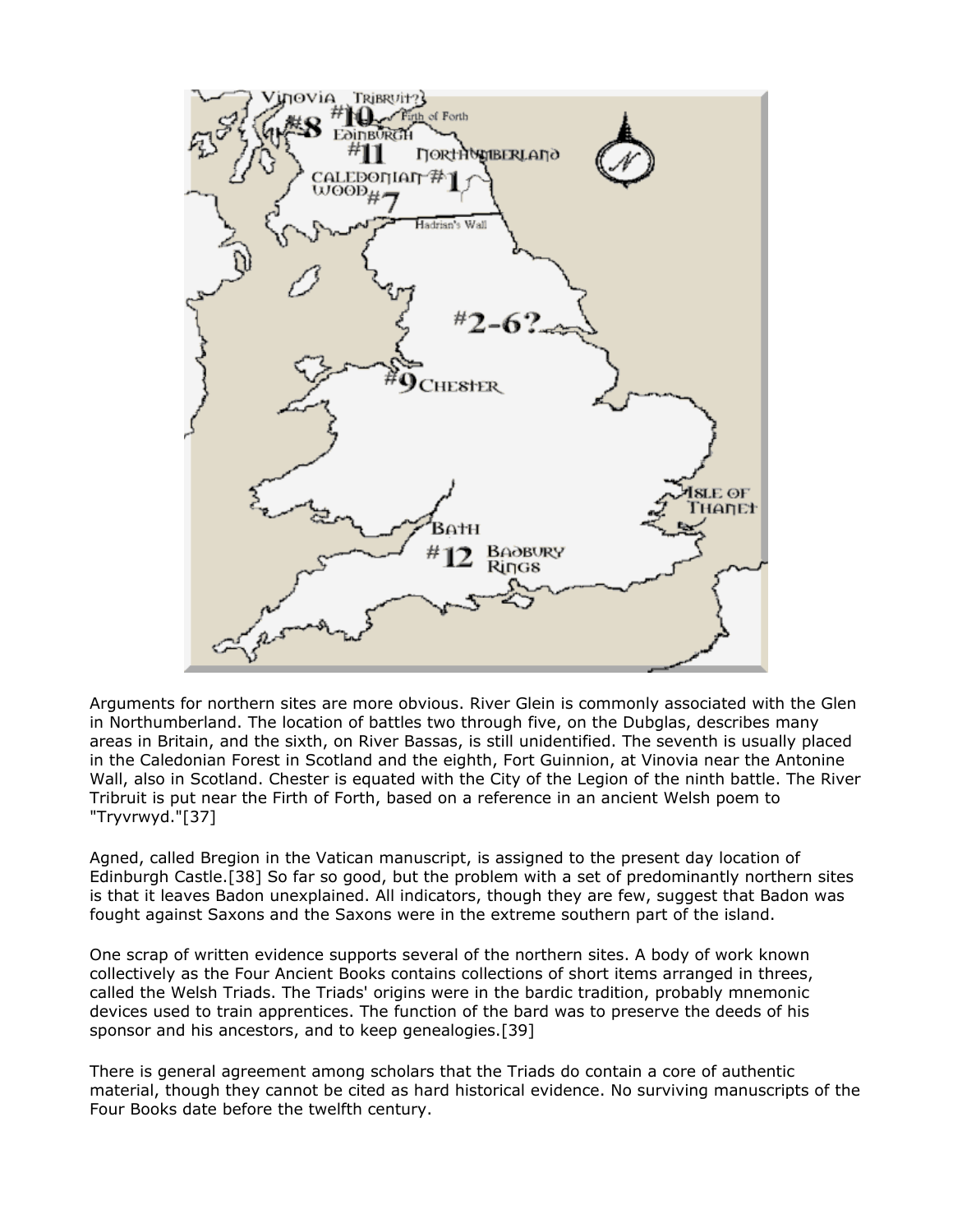One of the four books, *The Black Book of Carmarthen*, contains a verse which may shed some light on the location of the battles at Tribruit and Agned:

> *Did not Manawyd bring back A pierced shield from Tryvrwyd? . . . They fell a hundred at a time Before Bodwyr . . . On the shores of Tryvrwyd.*[40]

Manawyd is conceivably an eponym for the Picts of Manaw, an area between Edinburgh and Stirling in Scotland. Though no particular river can be identified with the name Tribruit, the general location suggests the Firth of Forth, an estuary.[41]

The same poem mentions a battle fought on a hill: "On the Mount of Eidyn / He fought with champions. . . ."[42]

The eleventh battle, called either Agned (Welsh *annedd*, "dwelling") or Bregion (Celtic *brega*, "hill"), if it followed the battle of Tribruit, could be the same as the Mount of Eidyn. Eidyn was an area within modern Midlothian in Scotland; "mount" suggests the hill where Castle Edinburgh today stands.[43]

Besides linguistic similarities between Tryvrwyd and Tribruit, Eidyn and Agned, the only other strand connecting Arthur to either of these sites is the reference to Bodwyr. In the Welsh Triads Bodwyr, later called Bedwyr or Bedivere in the Arthurian romance cycle, was one of the earliest associates of Arthur. Arthur is not named in the Triad, yet the ancient link between Arthur and Bodwyr provides a small amount of muscle for this interpretation.

Another of the Four Ancient Books, the *Book of Taliessin*, contains a Triad which told of "*kat gellawr brewyn*," or the battle in the cells of Brewyn.[44]

The similarity between the Bregion (or Breguoin) of Nennius and Brewyn cannot be overlooked either; however, in the Triad the battle is attributed to Uriens, who ruled Rheged, just southwest of Hadrian's Wall. It is easy to suppose, then, that the battles of Tribruit and Agned might have been Bodwyr's alone. This is possible; Nennius's list must therefore be reconsidered.

The list of Nennius could have been appropriated from an entire list from another source, perhaps an early annal, now lost. Annals-style recordkeeping gave one line, with a Roman numeral, to each year. Rarely was more than one event recorded *per annum*, and often years were left blank. If such a list was Nennius's source, the duration of the twelve battles would represent from a minimum of twelve to twenty or more years,[45] a long time to maintain such vigorous generalship. The *Annales Cambriae*, an addendum to the main text of Nennius, dated Mount Badon in 516 and Arthur's death in 537. If this is accurate, then in addition to twenty years of Saxon-subduing, Arthur would have had another twenty-one years of keeping them subdued, a tall order for any man.

More likely is that Nennius borrowed or compiled a list, of source obscure, then stuck Badon on the end and attributed them all to Arthur. That would certainly be consistent with Nennius's style, and would explain the difficulty of creating a coherent, focused campaign from his twelve battlesites. It would also account for another inconsistency in the *Historia Britonum*. In his list of twelve battles, Nennius wrote that in the eighth battle Arthur carried the image of the blessed Mary on his shield, and with her help inflicted great slaughter upon the enemies. Later, the *Annales Cambriae* told how Arthur carried the Holy Cross at Badon for three nights and days, and with this supernatural assistance, inflicted great slaughter upon the enemies. The similarity is obvious, yet the *Annales* did not mention the eighth battle, and the list of Nennius did not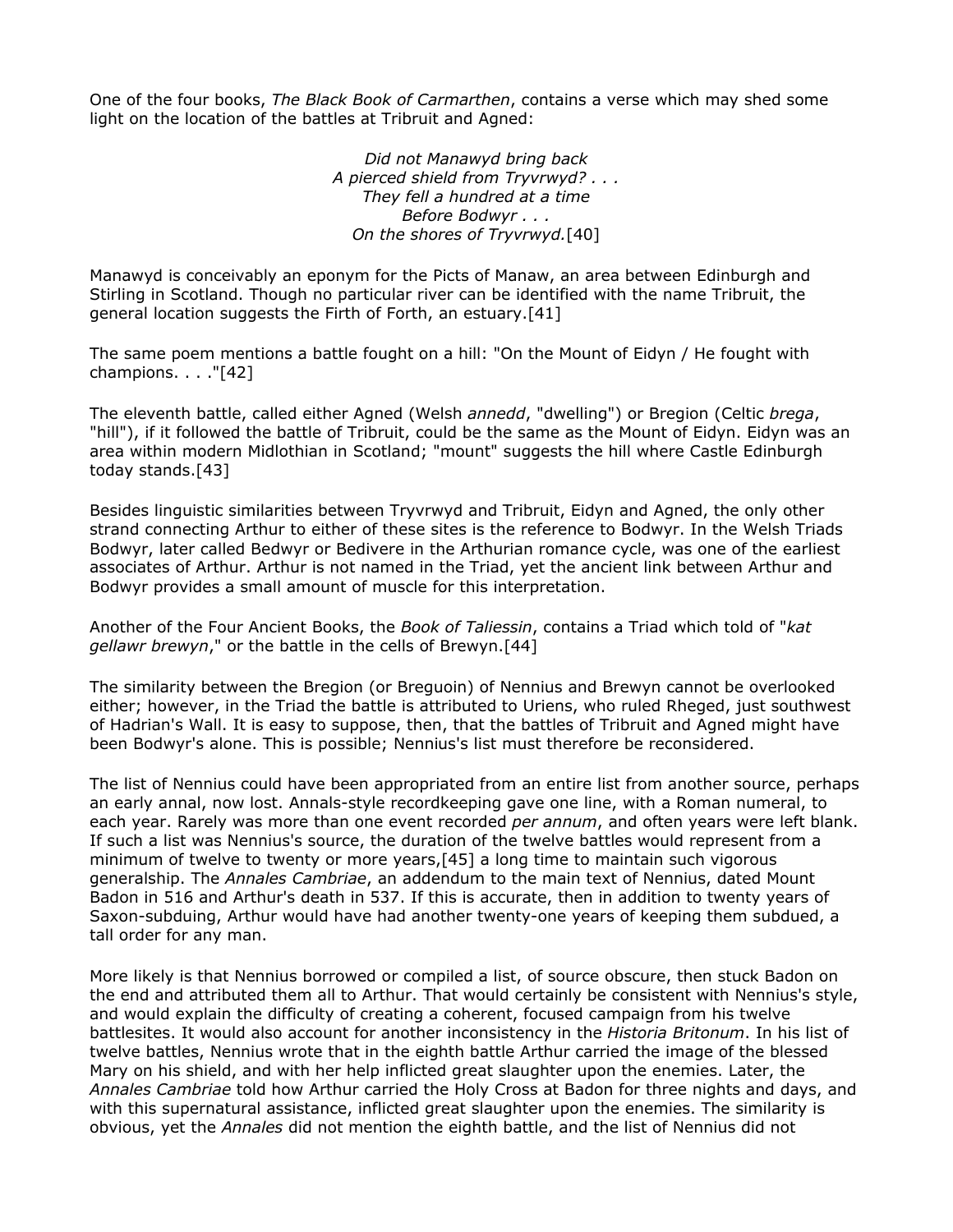mention the Holy Cross at Badon. The confused Christian symbol-carrying further suggests a borrowed, unsynthesized list.

This may also explain the variation between the Harleian and Vatican manuscripts' accounts of the eleventh battle. Unlike the "Cair Lion" addition to the Vatican manuscript which was apparently added as a clarification, the two descriptions of the eleventh battlesite differ completely. Perhaps Agned and Breguoin were not the same; rather, they may have been the eleventh and twelfth battles in the list borrowed by Nennius.[46] Since Christian symbology was apparently a common element in such lists, Christian numerology was probably equally as critical. If so, Nennius could not just stick an extra battle on the end to total thirteen. He would also have to eliminate one to maintain the orthodox number of twelve.[47]

Therefore, the first eleven battles of Nennius's list and Mount Badon should perhaps be treated as two separate sets of events. The question is, where was Arthur? If he was at Badon, Gildas did not record it. Since both Arthur and the other eleven battles made their first appearances in the *Historia Brittonum*, it is reasonable to assume that they are connected. Perhaps the "old enemies" described by Gildas, the Picts and the Scots, were keeping Arthur busy in the north.

The north-south division of military operations is reminiscent of the old Roman offices of *comes Brittaniae*, *comes littoris Saxonici*, and *dux Britanniarum*. These offices were created sometime in the mid to late fourth century to meet the particular needs of Britain. As the link to Rome was severed, these positions, as well as the remains of Roman government, became less formal.[48] The *comes Brittaniae*, or Count of Britain, had a roving commission to defend the island wherever it was needed. The *dux Britanniarum*, Duke of Britain, had charge of forces in the north and was stationed at York. The *comes littoris Saxonici*, Count of the Saxon Shore, commanded in the south.[49] Nennius referred to Arthur as *dux bellorum*, conceivably a corruption or adaptation of *dux Britanniarum*. If the first eleven battles of Arthur are in the north against Picts and Scots, then he fits the description of the office well.

An inscribed *arca* from Dalmatia records the career of a Roman soldier, Lucius Artorius Castus. His last post was *praefectus* in Britain, commanding the VI Victrix legion at York, south of Hadrian's Wall. While there, he was appointed *dux* to put down a rebellion in Brittany. It is interesting that the names "Arthur" and "Artorius," the Roman *gens* from which "Arthur" derives, were both extremely rare before the twelfth century. Artorius was posted in the late second century, making him an unlikely prototype for the historical Arthur, but he may have left namesake descendants in northern Britain.[50]

In the *De Excidio,* after the Saxons rebelled, Gildas made no further mention of Picts and Scots. The Saxons, originally enlisted to assist in their suppression, may have done their jobs well. Gildas, ardently anti-Saxon, never explicitly stated that they actually fought on the side of the Britons against the "old enemies." His narrative, however, implies that they did. First, a group of Saxons arrived and were settled. Then a second group was enlisted. If the first group had not been fighting for the Britons, why would a second enlistment have been needed? It is likely that the Picts and Scots were effectively subdued by the time of the Saxon uprising.

Then if Arthur was *dux Brittaniarum*, he may have fought with the Saxons, not against them.[51] This defies all tradition. Nonetheless, if Gildas's later silence on the "old enemies" meant that they were passive during and after the Saxon revolt, then Arthur's northern victories may have occurred before the uprising. Immediately after his account of the Briton's plea to Aetius in 446, Gildas wrote:

*And then, for the first time, they began to inflict slaughters on the foes, for many years of plundering the land . . ..*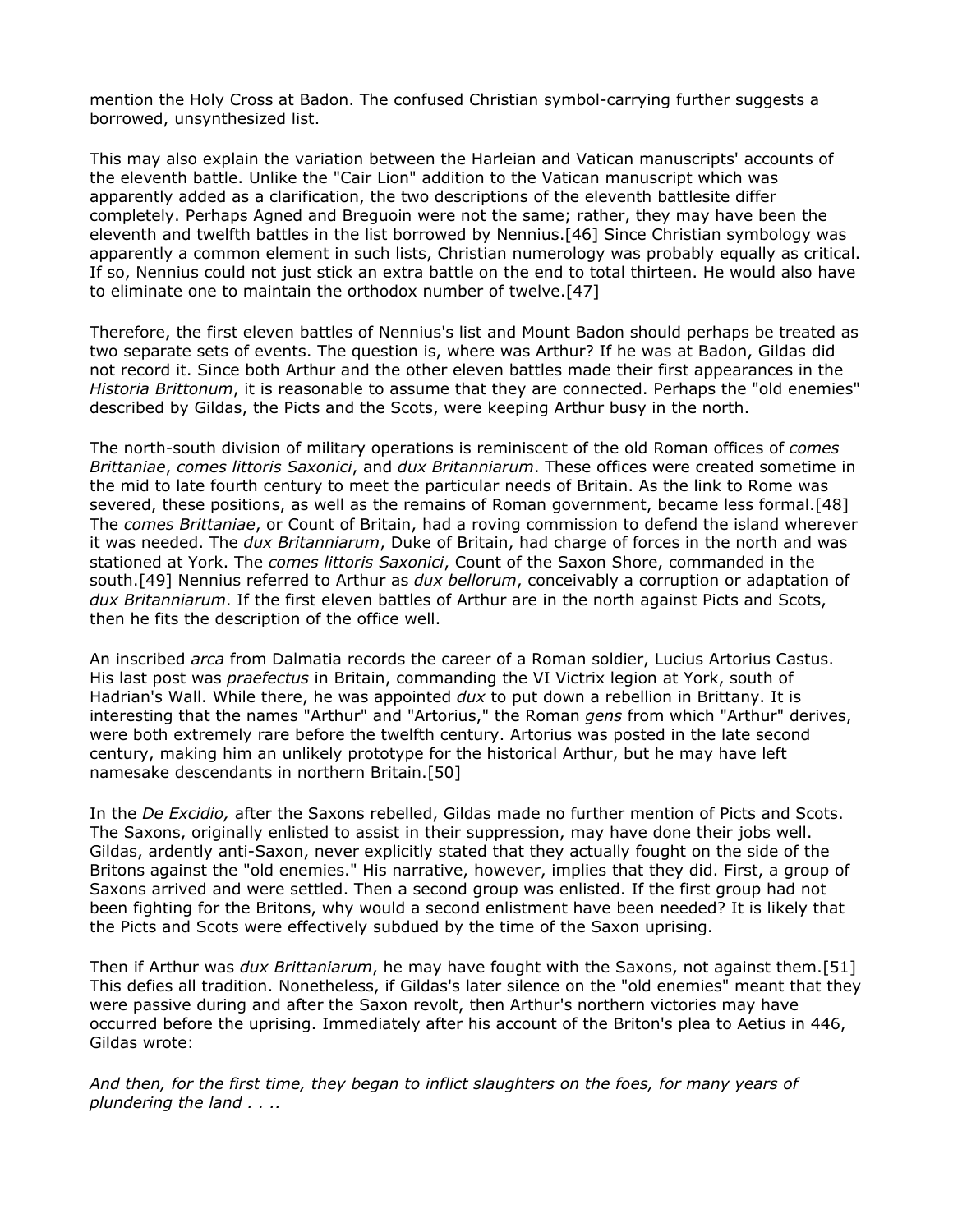*For a little time the boldness of foes quieted, not, however, the wickedness of our people. . . . . . . . . . . . . . . . . . . . . . . . . . . . . . . .* 

*The Picts in the extreme part of the island then for the first time and afterwards settled down, at times effecting spoils and desolations.* 

*While devastation was quiescent, . . . the island began to flow with such great supplies of riches, that no age previously had remembered . . ..*[52]

Several years of moral degeneration (one of Gildas's favorite topics) and freedom from foreign invasions followed. Then came the final attack from the north; for a while, the invaders gained no ground. Then the plague struck. It was at this time that the fateful council was called.

Said Gildas: "For counsel is begun as to what best or what most advantageous ought to be [done] to repel such deadly and such frequent irruptions and plunderings of the [northern] nations."[53] He gave no specifics as to the makeup of the council. Logically, it would have been comprised of the strongest leaders and men of high rank. The *dux Britanniarum*, as one of the three highest officers in the British military command structure, might have been included on those grounds alone; but as the high officer specifically in charge of defending northern Britain, he was undoubtedly included. Gildas continued: "Then it was that all the counsellors, together with the proud tyrant"[54] decided to enlist the aid of the Saxons.

This leads to a blasphemous question which must be addressed: could Arthur have been the unnamed proud tyrant at the council? The word "Vortigern" might have been synonymous with "proud tyrant;" that is, it was a title, not a proper name.[55] Other early references to Arthur described him in similar terms. Two of the thirty-three surviving Nennius manuscripts included an extra phrase, "mab Uter," inserted in the paragraph which referred to Arthur as *dux bellorum*. In context, "mab Uter" translated as "terrible warrior," or "horrible son."[56] Hagiographic references to Arthur in the *Vita Gildae* and the *Vita Paterni* called him *rex rebellis* and *tyrannus*,[57] which seems to suggest that Arthur was perceived as something of a martial brute.

Gildas did not tell much about the proud tyrant. Neither did Bede. In the *Historia Brittonum*, however, written 250 years after Gildas, the wild exploits of Vortigern are laid out in lurid detail. Nennius depicted him as a weak, treacherous man who betrayed his countrymen to the Saxons for cheap bribes. He had at least two wives, the daughter of Hengest as well as one of his own daughters.[58] He also had a supernatural experience involving a boy prophet named Ambrosius while trying to build a tower. Finally, he died in fear and disgrace. Even though the Vortigern of Nennius was probably an exaggerated character, his moral depravity creates a sharp contrast to the sterling warrior Arthur who fought the twelve battles. Vortigern exhibited no heroism whatsoever. Such a personality would not be a likely basis for the grand legends which were later built around Arthur.

Bede's account of the Picts and Saxons at the time of the rebellion differed somewhat from Gildas's. Bede wrote "then all of a sudden the Angles made an alliance with the Picts, whom by this time they had driven some distance away, and began to turn their arms against their allies."[59] This certainly puts a new spin on the situation! The combined assault of Picts from the north and Saxons from the south makes sense of the twelve battlesites. It also liberates Arthur from an exclusively mid-fifth century existence, which is irreconcilable with the dates in the *Annales Cambriae*.

Why didn't Gildas mention this alliance between the enemies of the Britons? Bede was a careful historian. Gildas was not. Gildas, when speaking of the Picts and Scots, complained bitterly at the bloodshed and devastation they caused, but he never described them in the foully superlative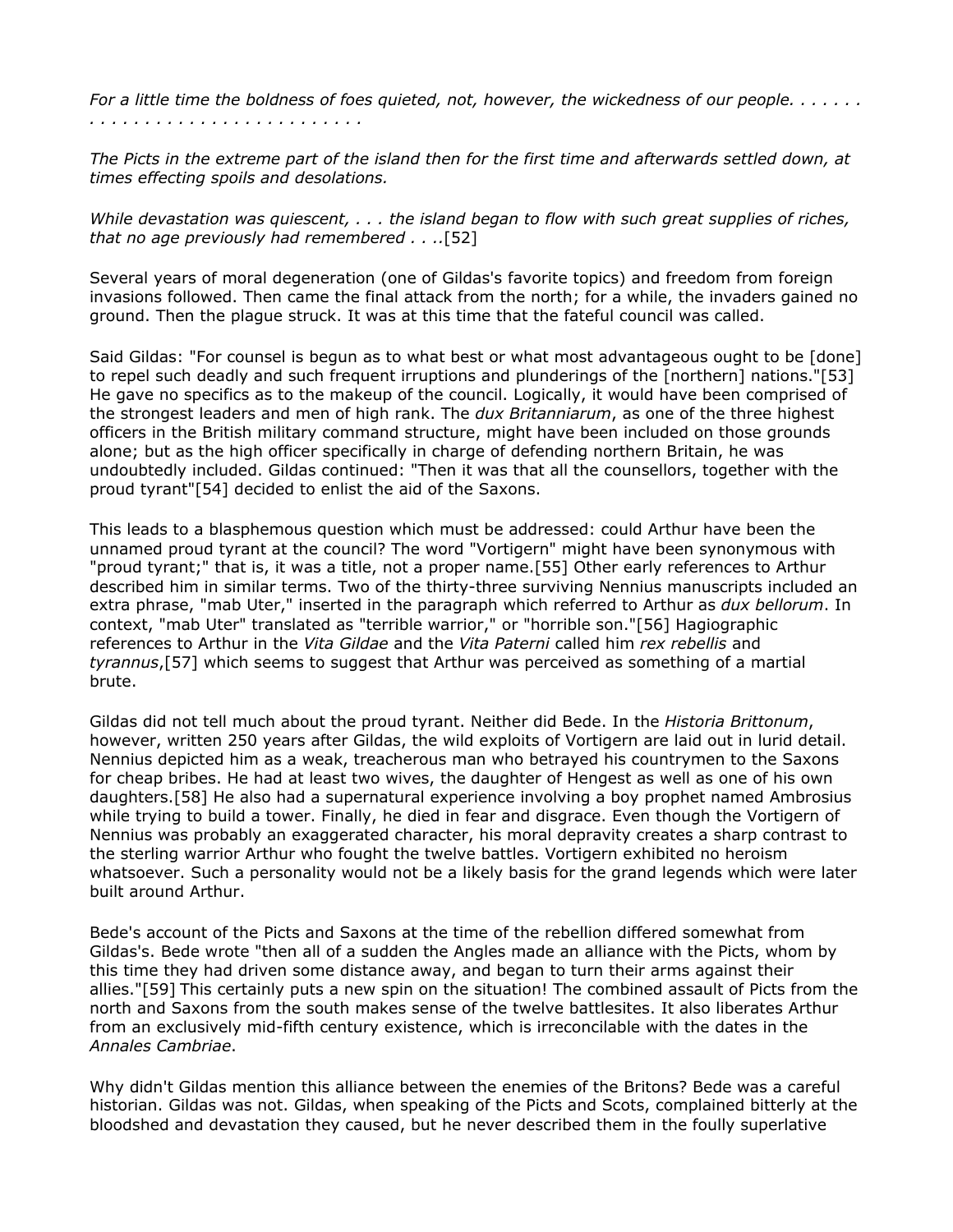terms he applied to the Saxons. Gildas's prejudice may have blinded him to the significance of the alliance. For this reason, in combination with his demonstrated disdain of detail, Gildas did not record this fact.

The *Historia Brittonum* contains two more passages which help clarify the identity of Arthur. The first also sheds some light on the mysterious civil strife to which Gildas referred. Nennius wrote: "Vortigern . . . reigned in Britain. In his time [he] had cause to dread, not only from . . . Scots and Picts, but also from the Romans, and [his] apprehensions of Ambrosius."[60] Since no Roman attacks on Britain appear in any of the old histories of the island, and since Gildas made it a point to say that Ambrosius was the last Roman, it is logical to assume that the "Romans" whom Vortigern feared were Romanized Britons. The civil strife was apparently between Vortigern, perhaps leading Britons glad to be free of Roman rule, and Ambrosius, the son of a highly ranked Roman family. Furthermore, as the Roman origin of his name implies, Arthur would probably have fought on the side of the Romanized Britons.

The second passage, a lead-up to the twelve battles, described how "warlike Arthur fought against [the enemies] along with the soldiers of Britain and the kings, [though] there were many more noble than himself, yet he it was who on twelve occasions was leader of war."[61] This may explain why Gildas called Ambrosius the last Roman. Gildas made special note of the fact that the parents of Ambrosius had "worn the purple," implying they were of very high status. Since Arthur was less noble than those he commanded, Gildas may not have seen fit to identify him as a "Roman." The puzzle of Arthur's identity becomes a bit clearer.

One problem remains. How can the dates in the *Annales Cambriae* be reconciled? Bede, remember, interpreted the confusing passage in the *De Excidio* to mean that Badon occurred forty-four years after the arrival of the Saxons in Britain.[62] Also remember that for a while the Saxons were content to stay on the tiny island of Thanet, which could scarcely qualify as threatening to the Britons. Perhaps the arrival of the Saxons in Britain was a reference to their revolt and subsequent surge into greater Britain, not simply the year they landed and were settled.[63] The *Anglo-Saxon Chronicle* cited a series of British-Saxon conflicts between 455, when the Britons are said to have abandoned Kent, and 519. Kent is peninsular, and its taking may not have caused alarm. An entry for 473, however, said the Saxons "fought against the Britons and captured countless spoils and the Britons fled from the English like fire." [64] If this date was used as the *adventus Saxonum* by which Bede's copy of the *De Excidio* dated the siege of Badon, then Badon occurred in 517, which agrees with the *Annales Cambriae*.[65]

What of Ambrosius? The date of Ambrosius's ascent to power must have been near the fall of Vortigern and the Saxon revolt. In the *Historia Brittonum*, Nennius told of Vortimer, son of Vortigern, and his efforts against the Saxons after their rebellion. Vortimer's actions imply that Vortigern was no longer in control, as his policy had always been to appease Hengest and Horsa. In Vortimer's second battle with the Saxons, Horsa died. The *Anglo-Saxon Chronicle* dated the death of Horsa at 455. This is the earliest date for the fall of Vortigern, and the earliest date for Ambrosius to have emerged as leader. The *Annales Cambriae* mention Ambrosius only once, in the entry for year 467, when he fought Vitalinus in the battle of Wallop. Given the nature of the *Annales*, this date may be treated as the latest possible date for the ascent of Ambrosius.

It may be supposed, then, that Ambrosius Aurelianus came to power in Britain *circa* 460, as a successor of Vortigern and possibly as the victor of a civil war. He fought against the Saxons and limited their inland advance. [66] As a Roman, beset on the north and the south by the Saxon-Pictish alliance, he may have assigned his generals to posts similar to the Roman offices of *comes* and *dux*. Such an officer was Arthur.

If the *Annales Cambriae* is accurate, Arthur died in 537. He was therefore not an exact contemporary of Ambrosius; he may have been his successor. Arthur mab Uter, the terrible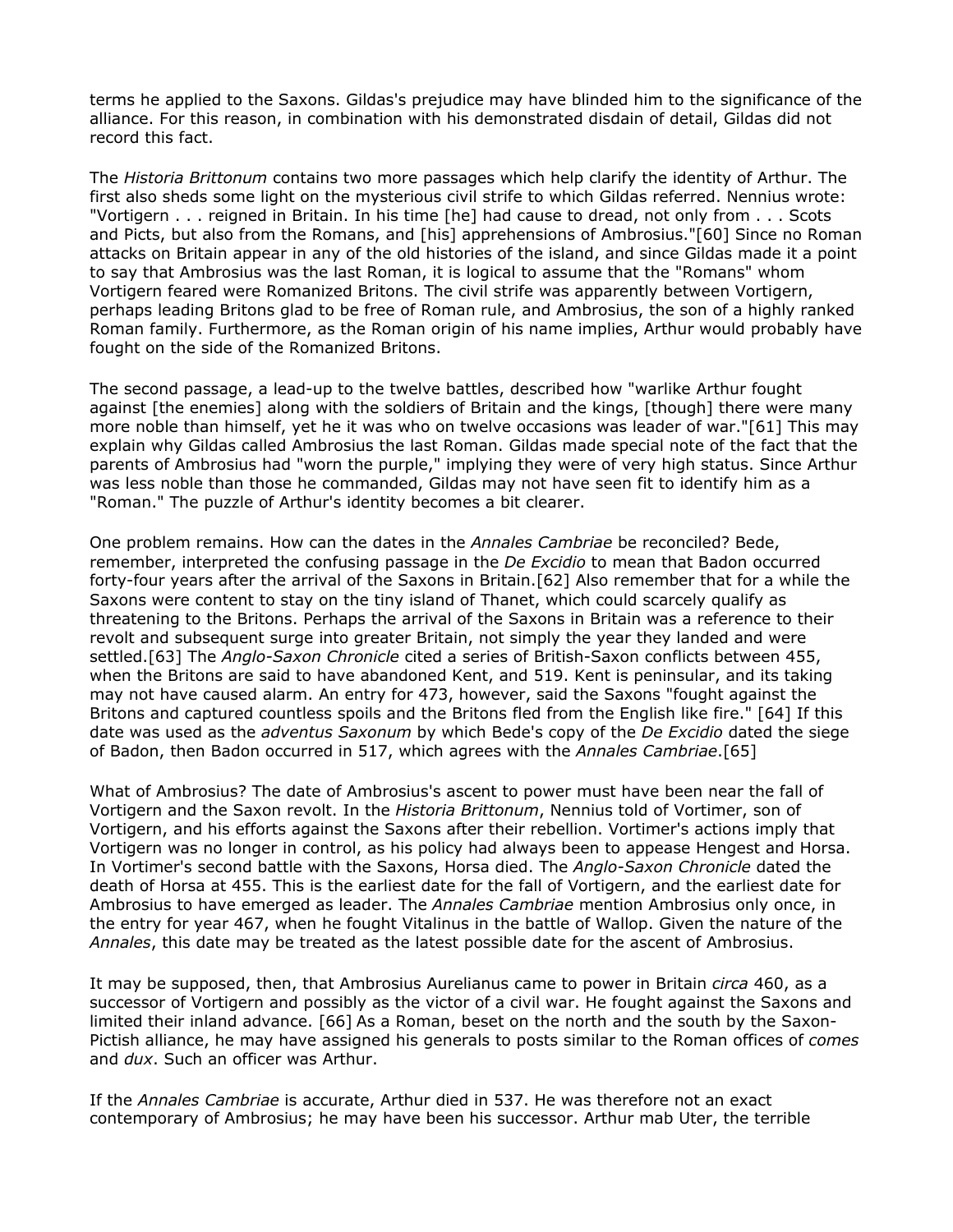warrior, twelve times chosen by kings to command, was not himself a king. He was an aggressive commander of Romano-British descent whose military campaigns earned him the status of hero. Whether he was actually commander at Badon is unknown, though history (such as it was) has remembered him thus. This memory persisted through Britain's darkest age, after which Arthur was romanticized into the larger-than-life symbol of virtuous leadership with which we associate him today.

## **SELECTED BIBLIOGRAPHY**

#### **BIBLIOGRAPHIC AIDS**

Pickford, Cedric E., and Rex Last. *The Arthurian Bibliography*. Bury St. Edmunds, Suffolk: St. Edmundsbury Press, 1981.

*Bibliographic Bulletin of the International Arthurian Society*. Various publishers and printers, 1945-1981.

#### **ENCYCLOPEDIAE**

Moorman, Charles, and Ruth Moorman. *An Arthurian Dictionary*. University Press of Mississippi, 1978.

#### **PERIODICALS AND ARTICLES**

- Anderson, A. O. "Nennius's Chronological Chapter," *Antiquity* 6 (1932): 82-84.
- Ashe, Geoffrey. "The Arthurian Fact," *The Quest for Arthur's Britain* (New York: Frederick A. Praeger, 1968): 41-74.
- Askew, H. "The Victories of Arthur," *Notes and Queries* 166 (June, 1934): 425-427.
- Birley, Robert. "The Battle of Mount Badon," *Antiquity* 6 (1932): 459-463.
- Bromwich, Rachel. "Scotland and the Arthurian Legend," *Bibliographique de la Société Internationale Arthurienne* 15 (1963): 85-95.
- Brown, A. L. "Camlann and the Death of Arthur," *Folklore* 72 (1961): 612-621.
- Bu'lock, J. D. "Vortigern and the Pillar of Eliseg," *Antiquity* 34 (1960): 49-53
- Collingwood, W. G. "Arthur's Battles," *Antiquity* 3 (1929): 292- 298.
- Crawford, O. G. S. "Arthur and his Battles," *Antiquity* 9 (1935): 277.
- \_\_\_\_\_\_\_\_. "King Arthur's Last Battle," *Antiquity* 5 (1931): 236- 239.
- Dobson, D. P. "Mount Badon Again," *Antiquity* 22 (March, 1948): 43-45.
- Ekwall, Eilert. "Early Names of Britain," *Antiquity* 4 (1930): 149-156.
- Fletcher, E. G. M. "Did Hengist Settle in Kent?," *Antiquity* 17 (1943): 91-93.
- Johnstone, P. K. "Mount Badon--A Topographic Clue?" *Antiquity* 20 (1946): 159-160.
- \_\_\_\_\_\_\_\_. "The Victories of Arthur," *Notes and Queries* (June, 1934): 381-382.
- \_\_\_\_\_\_\_\_. "The Victories of Arthur," *Notes and Queries* (July, 1934): 65.
- Jones, W. A. "On the Reputed Discovery of King Arthur's Remains at Glastonbury," *Somersetshire Archaeological and Natural History Society* 9 (1860): 128-141.
- Malone, Kemp. "Artorius," *Modern Philology* 23 (1924-1925): 367-74.
- \_\_\_\_\_\_\_\_. "The Historicity of Arthur," *Journal of English and Germanic Philology* 23 (1924): 463-491.
- Nitze, William. "Arthurian Problems," *Bibliographic Bulletin of the International Arthurian Society* 5 (1953): 69-84.
- Parker, James. "Glastonbury: The Abbey Ruins," *Somersetshire Archaeological and Natural History Society's Proceedings* 26 (1880): 50-92.
- Parry, John Jay. "The Historical Arthur," *Journal of English and Germanic Philology* 58 (1959): 365-379.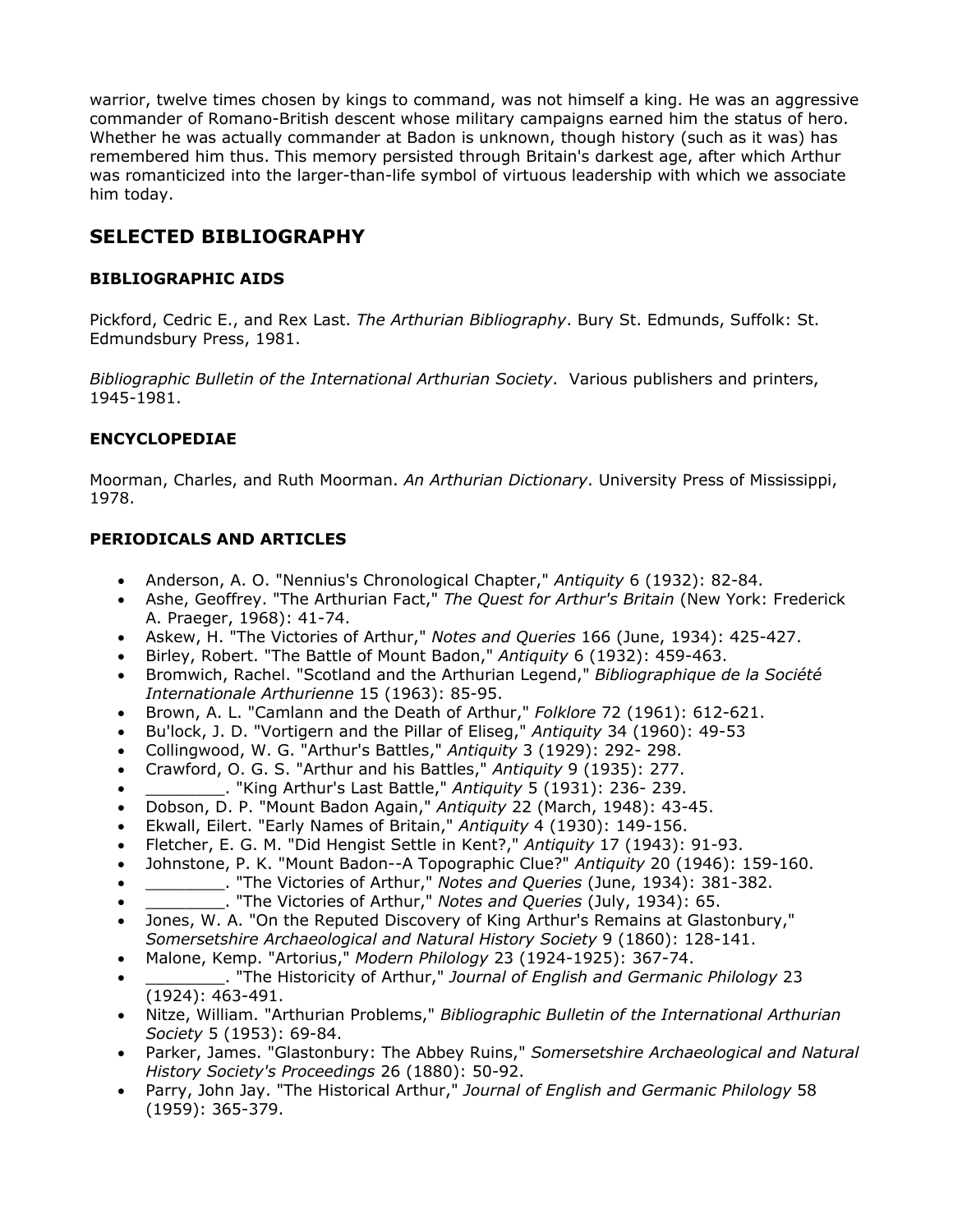• Wade-Evans, A. W. "Arthur and Octa," *Notes and Queries* 193 (November, 1948): 508- 509.

#### **BOOKS**

- Ashe, Geoffrey. *From Caesar to Arthur*. London: Collins, 1960.
- \_\_\_\_\_\_\_\_. *The Discovery of King Arthur*. London: Guild Publishing, 1985.
- \_\_\_\_\_\_\_\_, ed. *The Quest for Arthur's Britain*. New York: Frederick A. Praeger, 1968.
- Barber, Richard. *The Figure of Arthur*. Totawa, N.J.: Rowman and Littlefield, 1972.
- Blair, Peter Hunter. *An Introduction to Anglo-Saxon England*. Cambridge: Cambridge University Press, 1966.
- Chambers, E. K. *Arthur of Britain*. London: Sidgwick & Jackson, Ltd., 1927; reprint, Cambridge: Speculum Historiale, 1964.
- Collingwood, R. G. *Roman Britain*. London: Oxford University Press, 1923; reprint with corrections, Oxford: Clarendon Press, 1959.
- Fletcher, Robert Huntington. *The Arthurian Materials in the Chronicles*. New York: Burt Franklin, 1966.
- Geoffrey of Monmouth. *History of the Kings of Britain*. New York: E. P. Hutton & Co., Inc., 1958.
- Giles, J. A., ed. *Six Old English Chronicles*. London: George Bell and Sons, 1900.
- \_\_\_\_\_\_\_\_, ed. *William of Malmesbury's Chronicle of the Kings of England*. London: George Bell and Sons, 1904.
- Goodrich, Norma Lorre. *King Arthur*. New York: Harper & Row, 1986
- Gransden, Antonia. *Historical Writing in England c. 550 c. 1307*. London: Routledge and Kegan Paul, 1974[?].
- Loomis, Roger Sherman. *Celtic Myth and Arthurian Romance*. New York: Columbia University Press, 1927.
- \_\_\_\_\_\_\_\_. *Wales and the Arthurian Legend*. Cardiff: University of Wales Press, 1956; authorized facsimile, Ann Arbor: University Microfilms, 1970.
- Marsh, Henry. *Dark Age Britain*. Hamden, CN: Archon Books, 1970.
- Morris, John. *The Age of Arthur: A History of the British Isles from 350 650*. New York: Charles Scribner's Sons, 1973.
- Rhys, John. *Studies in the Arthurian Legend*. Oxford: Clarendon Press, 1891.
- Saklatvala, Beram. *Arthur: Roman Britain's Last Champion*. Newton Abbot: David & Charles, 1967.
- Salway, Peter. *Roman Britain*. Oxford: Clarendon Press, 1981.
- Scott, John, ed., trans. *The Early History of Glastonbury: An edition, translation, and study of William of Malmesbury's "De Antiquitate Glastonie Ecclesie*." Bury St Edmunds, Suffolk: The Boydell Press, 1981.
- Sherley-Price, Leo, trans. *Bede: A History of the English Church and People*. Baltimore: Penguin Books, 1955; revised edition, Baltimore: Penguin Books, 1968.
- Sutherland, C. H. V. *Coinage and Currency in Roman Britain*. Oxford: University Press, 1937.
- Treharne, R. E. *The Glastonbury Legends*. London: Cresset Press Ltd., 1969.
- Wade-Evans, A. W. *The Emergence of England and Wales*. Cambridge: W. Heffer & Sons Ltd., 1959.
- Whitelock, Dorothy, ed. *The Anglo-Saxon Chronicle*. With David C. Douglas and Susie I. Tucker. New Brunswick, N.J.: 1961.

*Artorius, Ambrosius, Arthur - Questing for the Historical Arthur, King of the Britons* is Copyright ©1992, Sheila Brynjulfson. All rights reserved. Used with permission.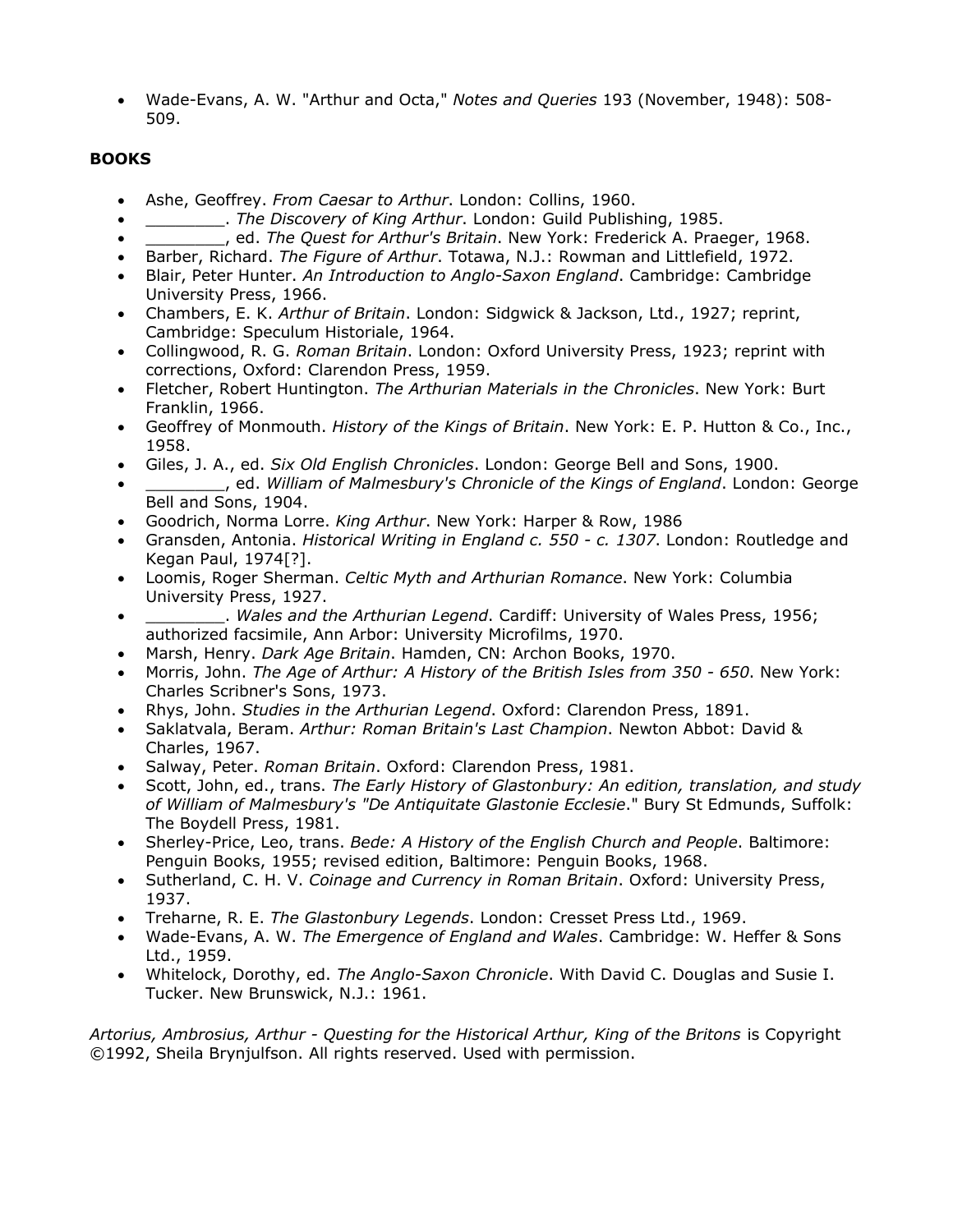### **Notes**

[1] "Scots" here refers to the invading peoples of Ireland before their settlement in northern Britain, now called Scotland.

[2] Gildas *De Excidio* 2.14, trans. A. W. Wade-Evans, *The Emergence of England and Wales* (Cambridge, 1959), 117-138.

[3] The third consulship of Aetius was between 446 and 454.

[4] Gildas *De Excidio* 2.21.

[5] Henry Marsh, *Dark Age Britain* (Hamden [CN], 1970), 31. Blame is traditionally heaped upon Vortigern for his mistake in hiring the Saxon mercenaries. Marsh points out that he was only following the Roman practice of enlisting ethnic populations as auxiliary units of the army.

[6] Gildas *De Excidio* 2.23. The term "Saxons," here and throughout, is used generically to describe all Teutonic peoples who came to Britain from Saxony and the Low Countries in the fifth century, i.e. Saxons, Angles, Frisians, and Jutes.

[7] Due to falling ocean levels, Thanet, once located off the extreme eastern tip of Kent, is no longer an island.

[8] Gildas *De Excidio* 2.25.

[9] Gildas *De Excidio* 2.26.

[10] Geoffrey Ashe, "The Arthurian Fact," in *The Quest for Arthur's Britain*, ed. Geoffrey Ashe (New York, 1968), 63. Ashe proposed that Arthur's pillages were appropriations to support the military, and offered the case of Charles Martel as support for his hypothesis. In the eighth century Martel requisitioned church property to finance the defense of France against the Arabs. Though he saved Christendom in the West, monkish authors portrayed him as a villain.

[11] *Ibid*., 64.

[12] Nennius *Historia Brittonum* 2.3, trans. J. A. Giles, *Six Old English Chronicles* (London, 1900), 383-416.

[13] Antonia Gransden, *Historical Writing in England c. 550 - c. 1307* (London, 1974[?]), 10.

[14] Gildas *De Excidio* 2.26.

[15] E. K. Chambers, *Arthur of Britain* (Cambridge, 1964), 4.

[16] This interpretation assumes inaccuracies in the *De Excidio* manuscripts which survive today and reinterprets the date of the arrival of the Saxons. See Beram Saklatvala, *Arthur: Roman Britain's Last Champion* (Newton Abbot [Great Britain], 1967), 117- 122.

[17] Antonia Gransden, *Historical Writing in England*, 5.

[18] See pages 25-26 below.

[19] Unfortunately, the death of Ambrosius is not recorded.

[20] Robert Huntington Fletcher, *The Arthurian Material in the Chronicles* (New York, 1966), 4.

[21] Wade-Evans, *Emergence of England*, 31-37.

[22] The *Anglo-Saxon Chronicle* does, by omission, record a period of no major military or territorial gains between 519 and 552. This suggests the Saxon advance was halted as Gildas said. Furthermore, the Saxon chronicle did not record defeats.

[23] Nennius *Historia Brittonum* 3.56. In the Vatican copy of the *Historia Brittonum*, which postdates the standard Harleian manuscript cited above, the eleventh battle occurred on the hill of Breguoin, or Bregion.

[24] P. K. Johnstone, "The Victories of Arthur," *Notes and Queries* (June, 1934): 382.

[25] *Ibid*. The *Anglo-Saxon Chronicle* records a battle near Somerset or Dorset in 658, which "put the Britons to flight." See Dorothy Whitelock, ed., *The Anglo-Saxon Chronicle*, with David C. Douglas and Susie I. Tucker (New Brunswick [NJ], 1961), 21. [26] Johnstone warns against this obvious connection. He points out that Badbury, originally Badda's Fort, is a Saxon name, and that there is no reason to assume the conquerors would keep the British name. See Johnstone, "The Victories of Arthur," 382.

[27] R. G. Collingwood, "Arthur's Battles," Antiquity III (1929): 292-297.

[28] *Ibid*., 294.

[29] *Ibid*., 294-295.

[30] Nor has anyone else adequately identified the Bassas.

[31] P. K. Johnstone, "The Victories of Arthur," 381-382, disputed this thesis and claimed he could find no support for the

assumption that "Celidon" was applied to forests generally.

[32] Collingwood, "Arthur's Battles," 295.

[33] The Vatican manuscript has glossed in, after ninth battle at the city of the Legion [*sic*], the phrase "which in British is called Cair Lion." See Wade-Evans, *Emergence of England*, 71.

[34] Collingwood, "Arthur's Battles," 295.

[35] *Ibid*., 296.

[36] *Ibid*.

[37] From *The Black Book of Carmarthen*. See discussion of Johnstone's Tribruit and Agned, page 15 below.

[38] Thus is the theory of P. K. Johnstone, "The Victories of Arthur," 381-382.

- [39] Chambers, *Arthur of Britain*, 59.
- [40] P.K. Johnstone, "The Victories of Arthur," 382.

[41] *Ibid*.

[42] *Ibid*.

[43] *Ibid*.

[44] Rachel Bromwich, "Scotland and the Arthurian Legend," *Bibliographic Bulletin of the International Arthurian Society* 15 (1963): 93.

[45] O. G. S. Crawford, "Arthur and his Battles," *Antiquity* 9 (1935): 280.

[46] Kemp Malone, "The Historicity of Arthur," *Journal of English and Germanic Philology* 23 (1924): 478.

[47] *Ibid*.

[48] Peter Salway, *Roman Britain* (Oxford, 1981), 333, 393.

[49] John Rhys, *Studies in the Arthurian Legend* (Oxford, 1981), 7.

[50] Kemp Malone, "Artorius," *Journal of English and Germanic Philology* 23 (1924): 372.

[51] A. W. Wade-Evans, "Arthur and Octa," *Notes and Queries* (27 November, 1948), 508-509. Wade-Evans rejected the notion of Arthur as *dux Britanniarum*, suggesting instead that he was *comes Brittaniae*. The roving commission would help explain the wide dispersion of the twelve battles attributed to Arthur. Wade-Evans also speculated that Arthur's southern counterpart, the *comes littoris Saxonici*, was none other than Hengest.

[52] Gildas *De Excidio* 2.20-21.

[53] *Ibid*., 133.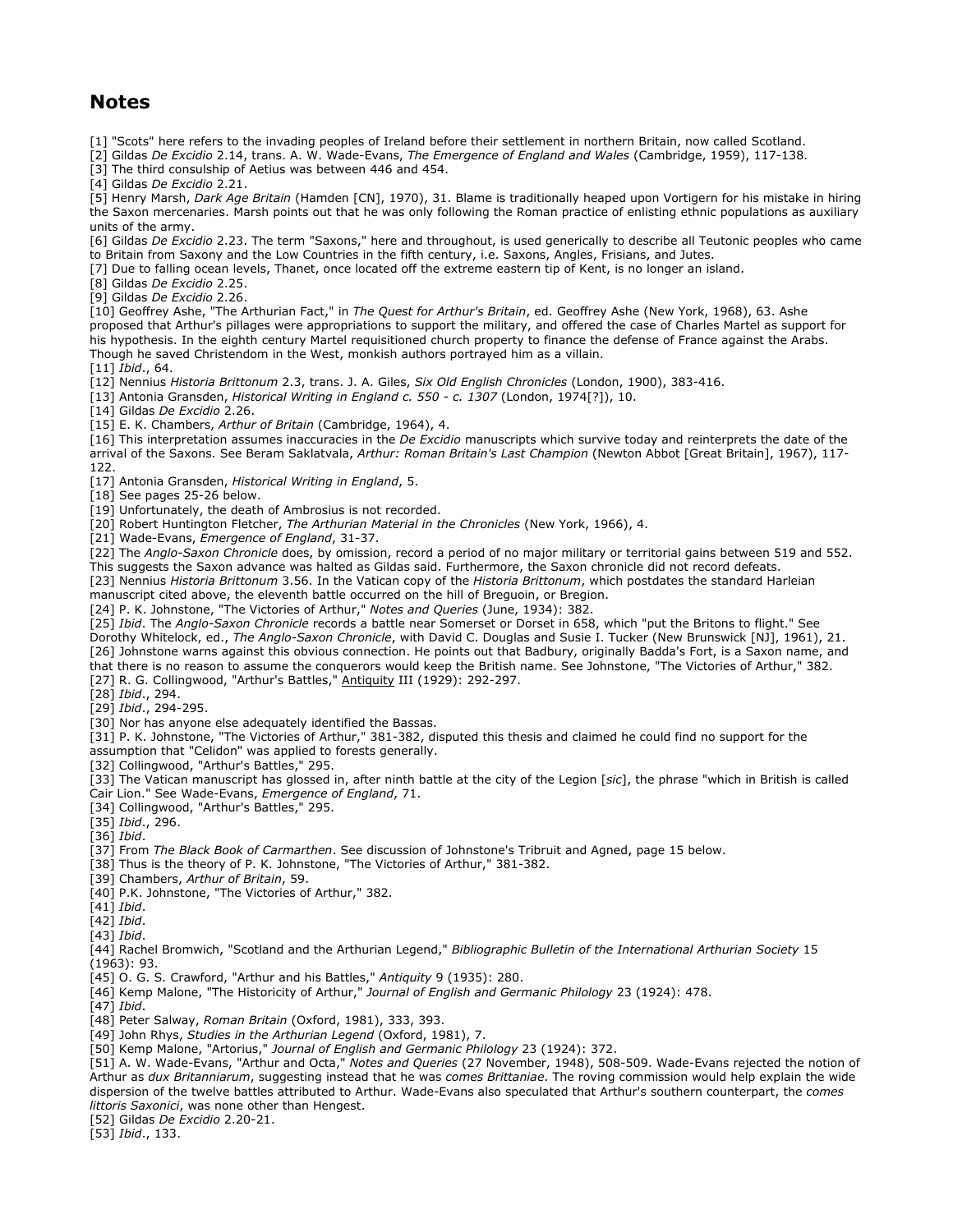[54] *Ibid*.

ł

[55] Chambers, *Arthur of Britain*, 8. There is much scholarly agreement on this point.

[56] Fletcher, *The Arthurian Material*, 89. In the twelfth century, Geoffrey of Monmouth translated it instead as "son of Uter," the more obvious, out-of-context meaning. From this error came Uther Pendragon, father of Arthur in Geoffrey's *Historia Regum Brittaniae* and all romances which followed.

[57] Malone, "The Historicity of Arthur," 480-481.

[58] Vortigern's incestuous relationship with his daughter produced a son, Faustus. This forms an interesting parallel to a later story of Arthur in Geoffrey of Monmouth's *Historia Regum Brittaniae*, ca. 1136. In it Arthur is bewitched into having sex with his half-sister, Morgause. This union produced Modred (also Mordred, Medraut) who would later, through treachery, kill Arthur. [59] Bede, *A History of the English Church and People*, 1.15, trans. Leo Sherley-Price (Baltimore, 1968).

- [60] Nennius *Historia Brittonum* 3.31.
- [61] Nennius *Historia Brittonum* (Vatican MS.) 3.56.
- [62] Bede *History of the English Church and People* 1.16.
- [63] Saklatvala, *Britain's Last Champion*, 119.
- [64] Whitelock, ed., *Anglo-Saxon Chronicle*, 10.
- [65] Saklatvala, *Britain's Last Champion*, 119.

[66] The Saxon victories recorded in the *Anglo-Saxon Chronicle* during this time are largely confined to coastal areas.